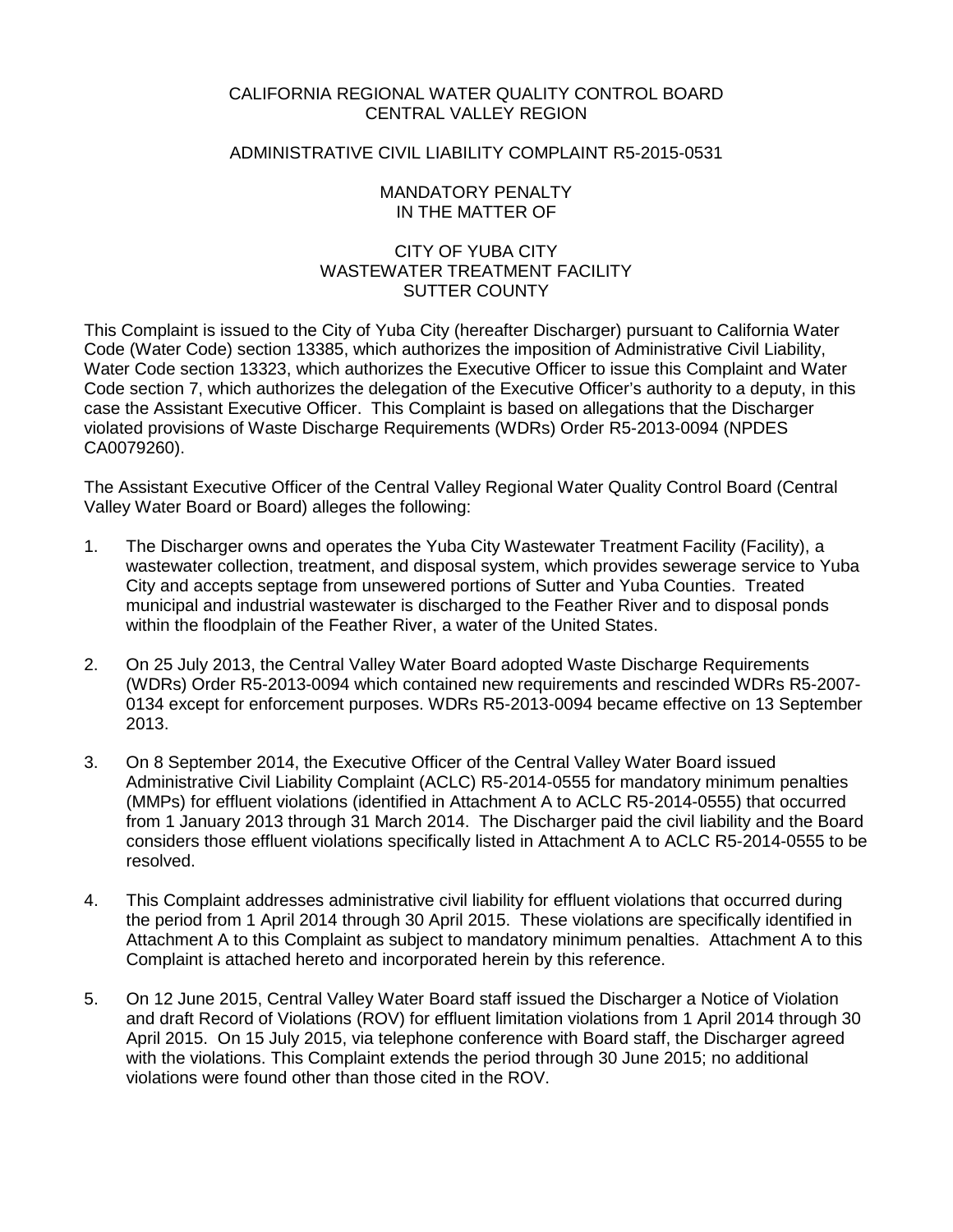6. Water Code section 13385 subdivision (h) and (i) require assessment of mandatory penalties and state, in part, the following:

Water Code section 13385 subdivision (h)(1) states:

Notwithstanding any other provision of this division, and except as provided in subdivisions (j), (k), and (l), a mandatory minimum penalty of three thousand dollars (\$3,000) shall be assessed for each serious violation.

Water Code section 13385 subdivision (h)(2) states:

For the purposes of this section, a "serious violation" means any waste discharge that violates the effluent limitations contained in the applicable waste discharge requirements for a Group II pollutant, as specified in Appendix A to Section 123.45 of Title 40 of the Code of Federal Regulations, by 20 percent or more or for a Group I pollutant, as specified in Appendix A to Section 123.45 of Title 40 of the Code of Federal Regulations, by 40 percent or more.

Water Code section 13385 subdivision (i)(1) states, in part:

Notwithstanding any other provision of this division, and except as provided in subdivisions (j), (k), and (l), a mandatory minimum penalty of three thousand dollars (\$3,000) shall be assessed for each violation whenever the person does any of the following four or more times in any period of six consecutive months, except that the requirement to assess the mandatory minimum penalty shall not be applicable to the first three violations:

- A) Violates a waste discharge requirement effluent limitation.
- B) Fails to file a report pursuant to Section 13260.
- C) Files an incomplete report pursuant to Section 13260.
- D) Violates a toxicity effluent limitation contained in the applicable waste discharge requirements where the waste discharge requirements do not contain pollutant-specific effluent limitations for toxic pollutants.
- 7. Water Code section 13323 states, in part:

Any executive officer of a regional board may issue a complaint to any person on whom administrative civil liability may be imposed pursuant to this article. The complaint shall allege the act or failure to act that constitutes a violation of law, the provision authorizing civil liability to be imposed pursuant to this article, and the proposed civil liability.

- 8. WDRs Order R5-2013-0094 Effluent Limitations IV.A.1.a., include, in part, the following effluent limitations:
	- a. The Discharger shall maintain compliance with the following effluent limitations…

|                          |           | <b>Effluent Limitations</b>            |                         |  |
|--------------------------|-----------|----------------------------------------|-------------------------|--|
| <b>Parameter</b>         | Units     | <b>Instantaneous</b><br><b>Maximum</b> | <b>Maximum</b><br>Daily |  |
| <b>Settleable Solids</b> | ml/L      |                                        |                         |  |
| oН                       | Std. Unit | 8.5                                    | -                       |  |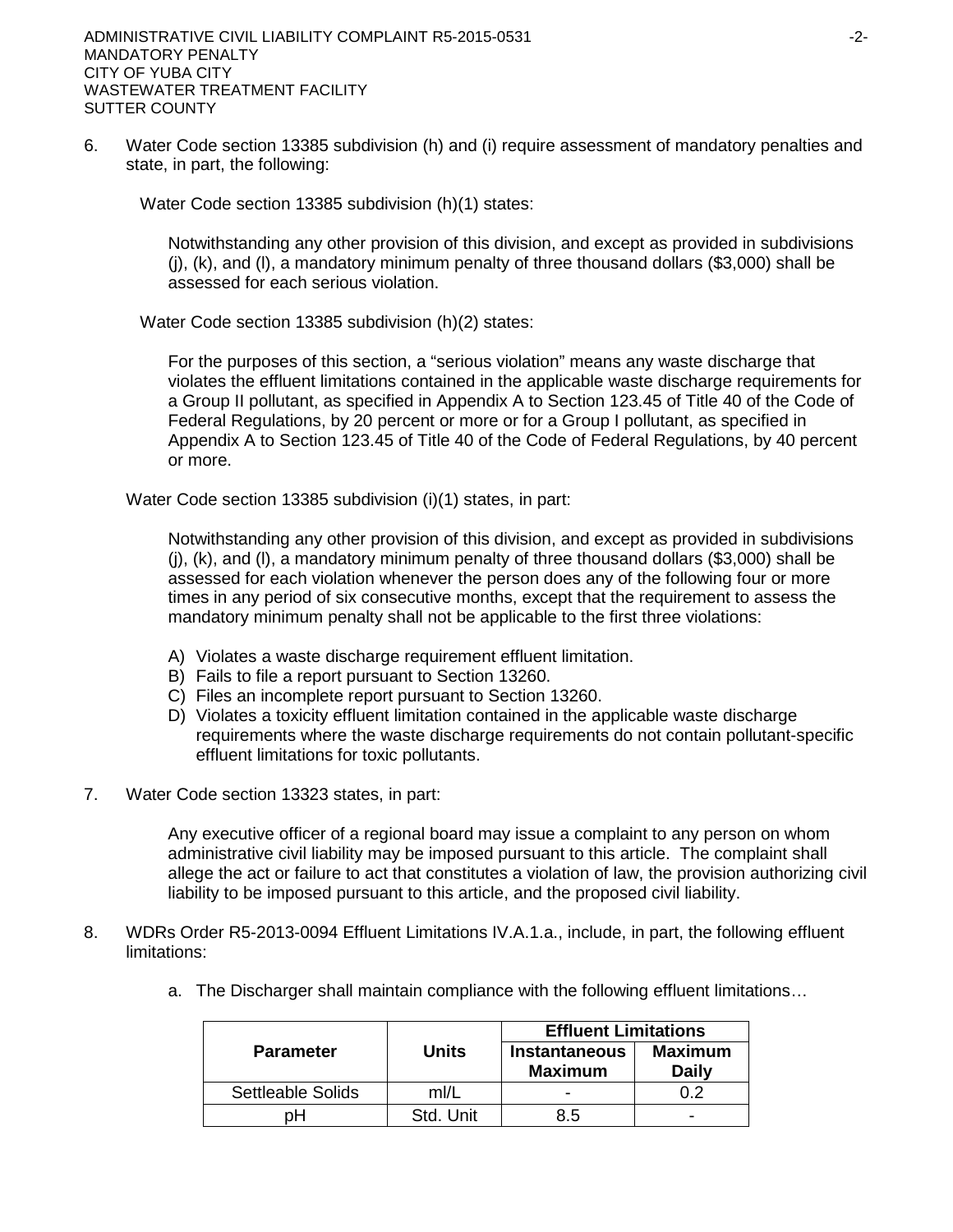- 9. WDRs Order R5-2013-0094 Effluent Limitations IV.A.1.e., include, in part, the following effluent limitations:
	- e. **Total Coliform Organisms**. Effluent total coliform organisms shall not exceed:
		- **i.** 23 most probable number (MPN) per 100 mL, as a 7-day median; and
			- **ii.** 240 MPN/100 mL, more than once in any 30-day period.
- 10. According to the Discharger's self-monitoring reports, the Discharger committed two (2) serious Group I violations of the above effluent limitations contained in WDRs Order R5-2013-0094, as shown in Attachment A. These violations are defined as serious because measured concentrations of Group I constituents exceeded maximum prescribed levels in WDRs Order R5-2013-0094 by 40 percent or more. The mandatory minimum penalty for these serious violations is **six thousand dollars (\$6,000)**.
- 11. According to the Discharger's self-monitoring reports, the Discharger committed three (3) nonserious violation of the above effluent limitations contained in Order R5-2013-0094. Two of these non-serious violations are subject to mandatory penalties under Water Code section 13385 subdivision (i)(1) because these violations were preceded by three or more similar violations within a six-month period. The mandatory minimum penalty for these non-serious violations is **six thousand dollars (\$6,000)**.
- 12. The total amount of the mandatory penalties assessed for the alleged effluent violations is **twelve thousand dollars (\$12,000)**.As stated herein, a detailed list of the alleged effluent violations is included in Attachment A. This Complaint addresses administrative civil liability for violations that are specifically identified in Attachment A as subject to mandatory minimum penalties.
- 13. On 14 February 2014, the Executive Officer designated Andrew Altevogt, Assistant Executive Officer, as the Lead Prosecution Officer for all enforcement matters originating in the Central Valley Region. The 14 February 2014 Delegation of Authority also authorizes Andrew Altevogt to issue Administrative Civil Liability Complaints.
- 14. Issuance of this Administrative Civil Liability Complaint to enforce Water Code Division 7, Chapter 5.5 is exempt from the provisions of the California Environmental Quality Act (Pub. Resources Code section 21000 et seq.), in accordance with California Code of Regulations, title 14, section 15321(a)(2).

# **CITY OF YUBA CITY IS HEREBY GIVEN NOTICE THAT:**

- 1. The Assistant Executive Officer of the Central Valley Water Board proposes that the Discharger be assessed an Administrative Civil Liability in the amount of **twelve thousand dollars (\$12,000)**.
- 2. A hearing on this matter will be held at the Central Valley Water Board meeting scheduled on **10/11 December 2015**, unless the Discharger does one of the following by **14 October 2015**:
	- a) Waives the hearing by completing the attached form (checking off the box next to Option 1) and returning it to the Central Valley Water Board. In addition, submits payment for the proposed civil liability of **twelve thousand dollars (\$12,000)** to the State Water Board, with a copy of the check to the Central Valley Water Board; or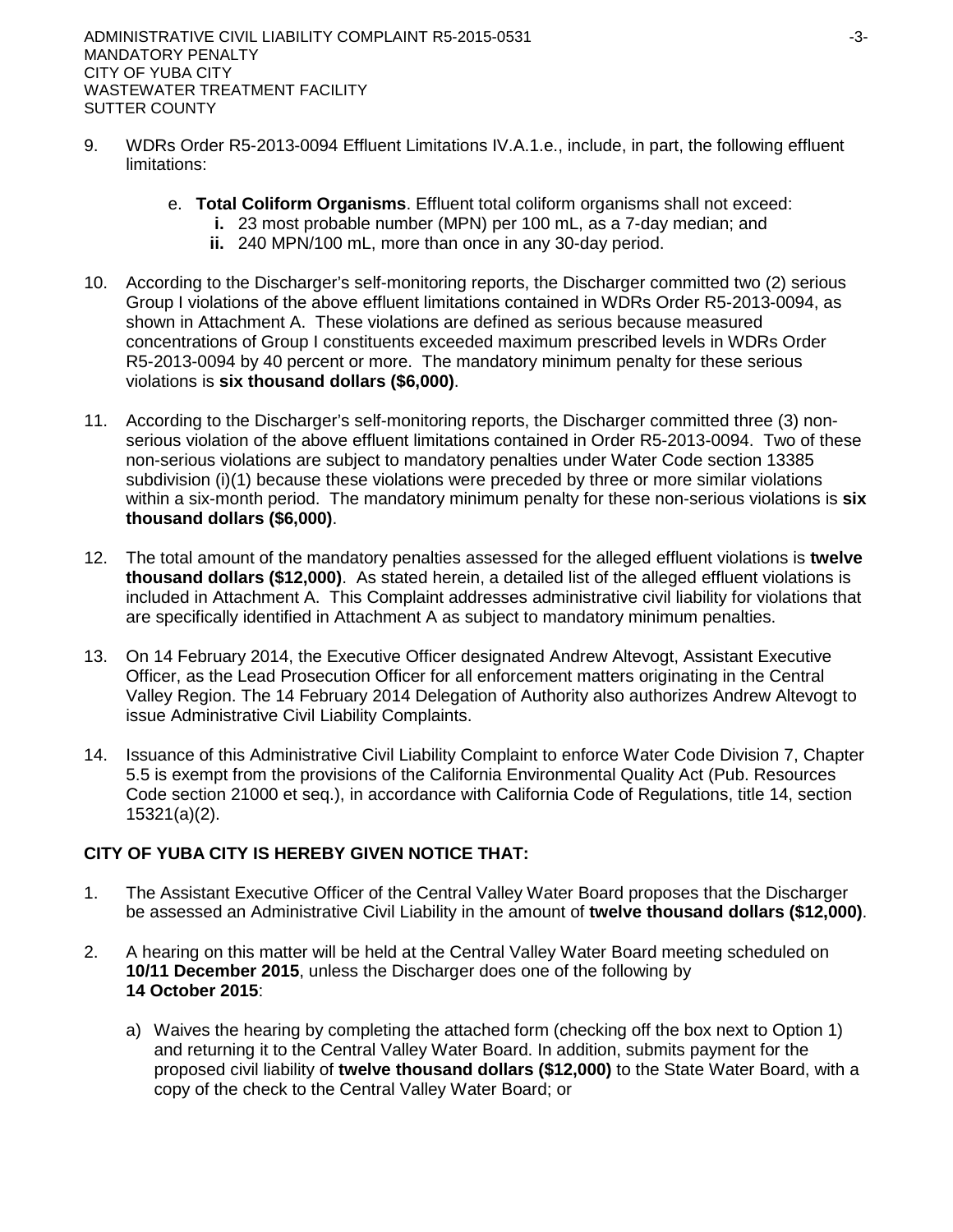- b) Requests to engage in settlement discussions by checking the box next to Option 2 on the attached form, and returning it to the Board along with a letter describing the issues to be discussed. The Central Valley Water Board must agree to the postponement; or
- c) Requests to delay the hearing by checking off the box next to Option 3 on the attached form, and returning it to the Board along with a letter describing the proposed length of delay and the issues to be discussed. The Central Valley Water Board must agree to the postponement.
- 3. If a hearing on this matter is held, the Central Valley Water Board will consider whether to affirm, reject, or modify the proposed Administrative Civil Liability, or whether to refer the matter to the Attorney General for recovery of judicial civil liability.
- 4. If this matter proceeds to hearing, the Assistant Executive Officer reserves the right to amend the proposed amount of civil liability to conform to the evidence presented, including but not limited to, increasing the proposed amount to account for the costs of enforcement (including staff, legal and expert witness costs) incurred after the date of the issuance of this Complaint through completion of the hearing.

*Original signed by* ANDREW ALTEVOGT, Assistant Executive Officer

14 September 2015

DATE

Attachment A: Record of Violations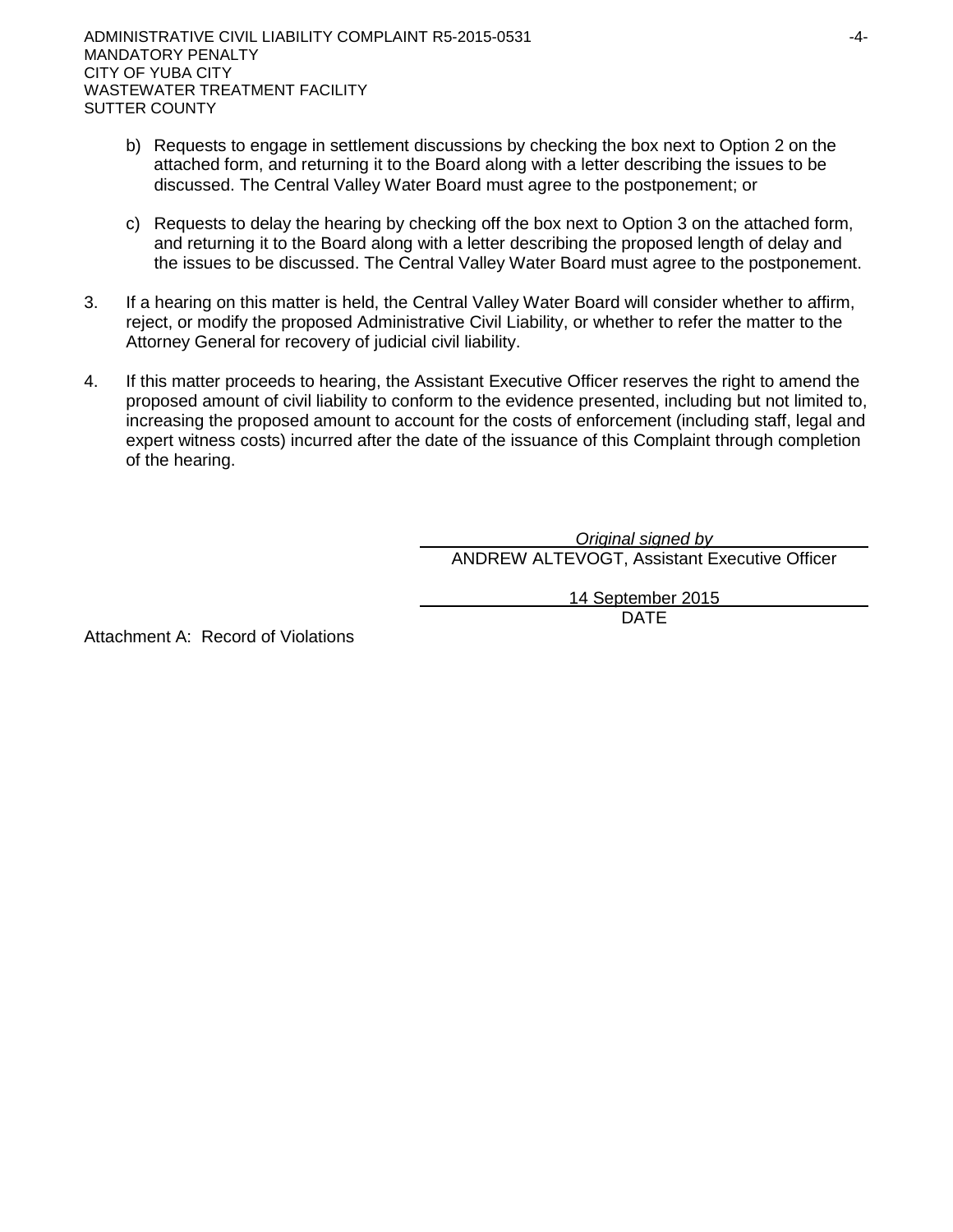### **WAIVER FORM FOR ADMINISTRATIVE CIVIL LIABILITY COMPLAINT**

By signing this waiver, I affirm and acknowledge the following:

I am duly authorized to represent the City of Yuba City (hereafter Discharger) in connection with Administrative Civil Liability Complaint R5-2015-0531 (hereafter Complaint). I am informed that California Water Code section 13323, subdivision (b), states that, "a hearing before the regional board shall be conducted within 90 days after the party has been served. The person who has been issued a complaint may waive the right to a hearing."

### **□** *(OPTION 1: Check here if the Discharger waives the hearing requirement and will pay in full.)*

- a. I hereby waive any right the Discharger may have to a hearing before the Central Valley Water Board.
- b. I certify that the Discharger will remit payment for the proposed civil liability in the full amount of **twelve thousand dollars (\$12,000)** by check that references "ACL Complaint R5-2015-0531" made payable to the *State Water Pollution Cleanup and Abatement Account*. Payment must be received by the State Water Resources Control Board, Accounting Office, Attn: ACL Payment at PO Box 1888, Sacramento, California, 95812-1888 by **14 October 2015**. The waiver and a copy of the check must be submitted to the Central Valley Water Board at 11020 Sun Center Drive #200, Rancho Cordova California, 95670 by **14 October 2015**.
- c. I understand the payment of the above amount constitutes a proposed settlement of the Complaint, and that any settlement will not become final until after a 30-day public notice and comment period. Should the Central Valley Water Board receive significant new information or comments during this comment period, the Central Valley Water Board's Assistant Executive Officer may withdraw the complaint, return payment, and issue a new complaint. I also understand that approval of the settlement will result in the Discharger having waived the right to contest the allegations in the Complaint and the imposition of civil liability.
- d. I understand that payment of the above amount is not a substitute for compliance with applicable laws and that continuing violations of the type alleged in the Complaint may subject the Discharger to further enforcement, including additional civil liability.

**□** *(OPTION 2: Check here if the Discharger waives the 90-day hearing requirement in order to engage in settlement discussions***.)** I hereby waive any right the Discharger may have to a hearing before the Central Valley Water Board within 90 days after service of the complaint, but I reserve the ability to request a hearing in the future. I certify that the Discharger will promptly engage the Central Valley Water Board Prosecution Team in settlement discussions to attempt to resolve the outstanding violation(s). By checking this box, the Discharger requests that the Central Valley Water Board delay the hearing so that the Discharger and the Prosecution Team can discuss settlement. It remains within the discretion of the Central Valley Water Board to agree to delay the hearing. Any proposed settlement is subject to the conditions described above under "Option 1."

**□** *(OPTION 3: Check here if the Discharger waives the 90-day hearing requirement in order to extend the hearing date and/or hearing deadlines. Attach a separate sheet with the amount of additional time requested and the rationale.)* I hereby waive any right the Discharger may have to a hearing before the Central Valley Water Board within 90 days after service of the complaint. By checking this box, the Discharger requests that the Central Valley Water Board delay the hearing and/or hearing deadlines so that the Discharger may have additional time to prepare for the hearing. It remains within the discretion of the Central Valley Water Board to approve the extension.

(Print Name and Title)

(Signature)

(Date)